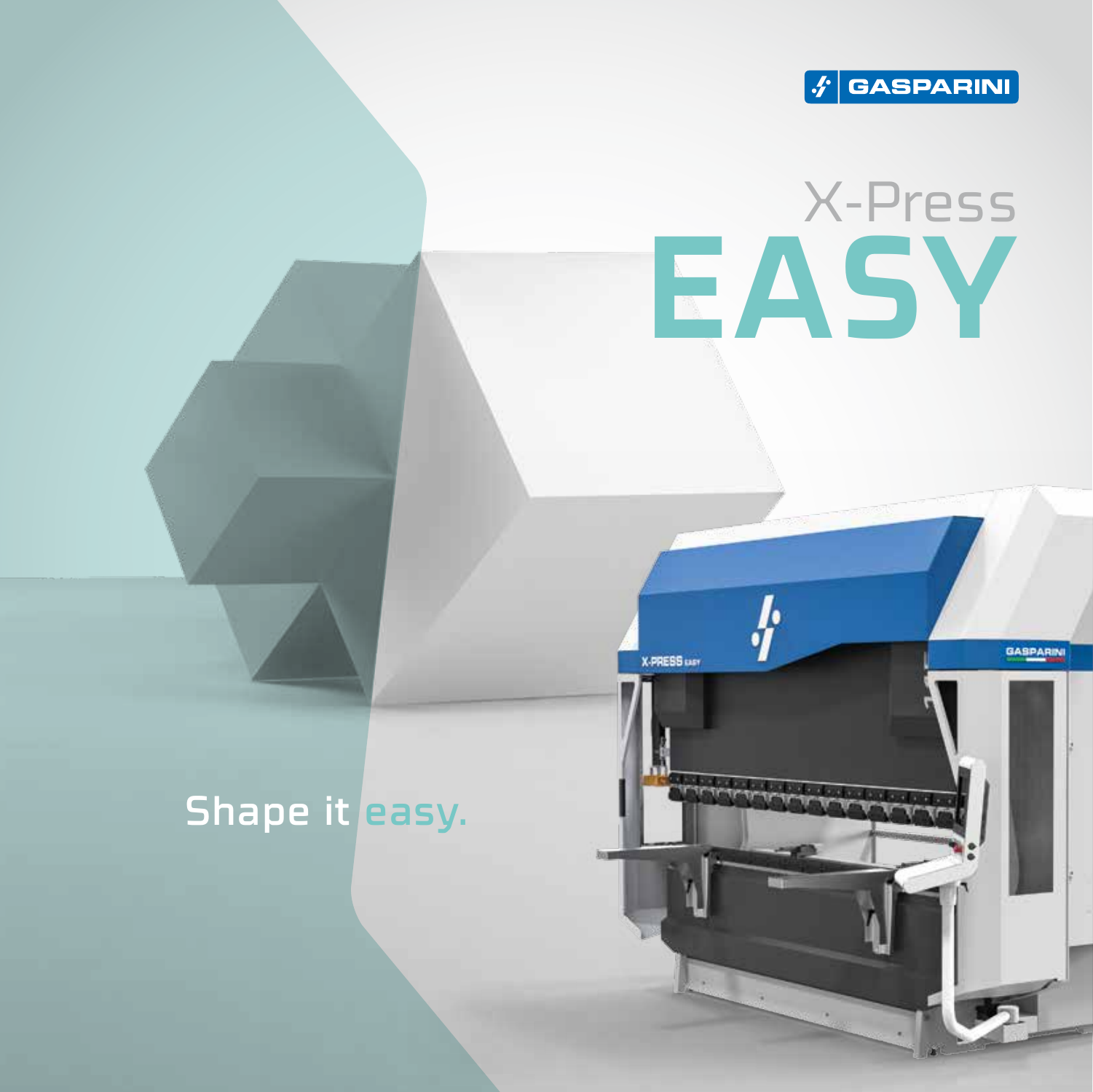Gasparini | X-Press Easy



## Press brake bending...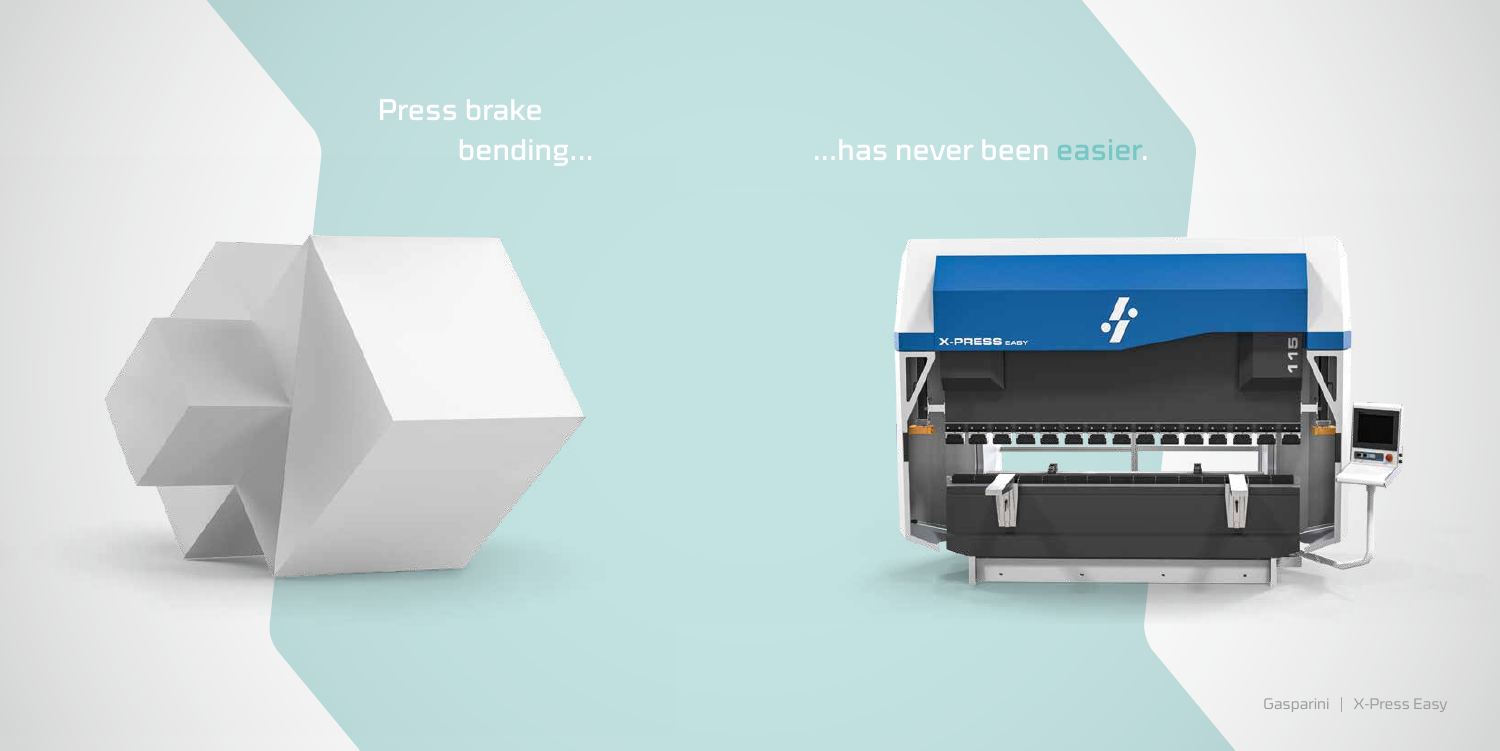# X-Press EAS

The press brake that combines reliability and return on investment.



GASPARIN

 $\frac{1}{2}$ 

**X-PRESS EASY** 

### **AVAILABLE CONFIGURATIONS**

80 metric tons > 2 meters

115 metric tons > 3 meters

## 165 metric tons > 3 meters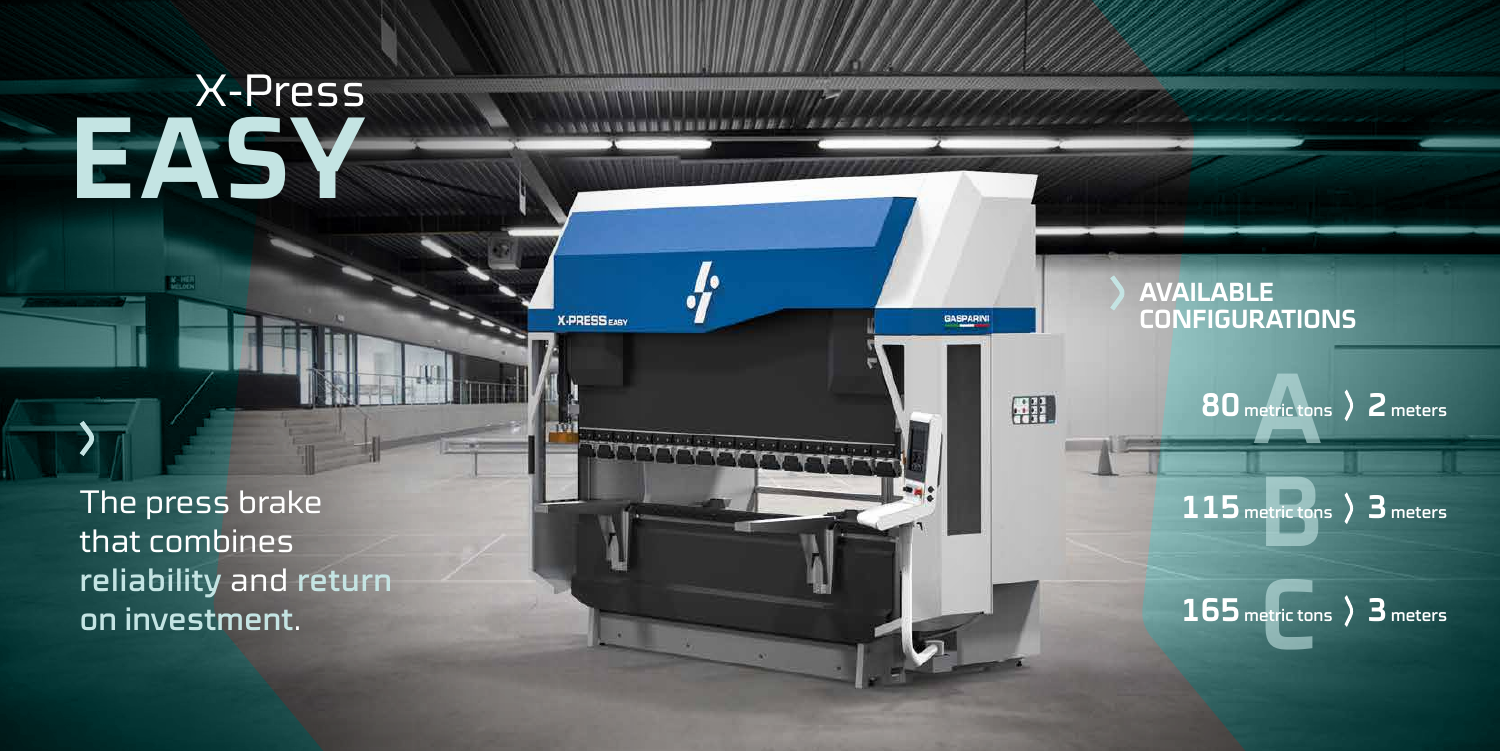Gasparini | X-Press Easy

Customizable daylight and stroke Updated Design New coded security doors  $\rightarrow$  High-gloss anti-dirt water-based paint

Frame produced in Italy by Gasparini, accurately dimensioned through FEA  $\rightarrow$  Bosch-Rexroth hydraulic valve block, pump and valves  $\rightarrow$  Heidenhain linear optical encoder with 1  $\mu$ m resolution  $\rightarrow$  Bosch linear bearings, Gudel racks and pinions Panasonic brushless motors and drives

Delem DA-58T or Cybelec ModEva Pac CNC  $\rightarrow$  Graphic programming 15" high-resolution wide touch-screen monitor Automatic bending sequence calculation Collision detection

 $\rightarrow$  Ram speed 200 mm/s (~8 in/s), X-axis speed 500 mm/s (~20 in/s) DSP-AP laser safety: lowered speed change point and auto-blanking for box bending 4 axes Y1-Y2-X-R, with 6-axes option adding Z1-Z2 Manual or pneumatic upper and lower clampings

ACSG1 real-time crowning Stand-By and inverter motor drive LaserLine and wireless foot pedal Offline PC software  $\rightarrow$  Oil and electrical cabinet heating and cooling Priority service and TeleLink remote assistance